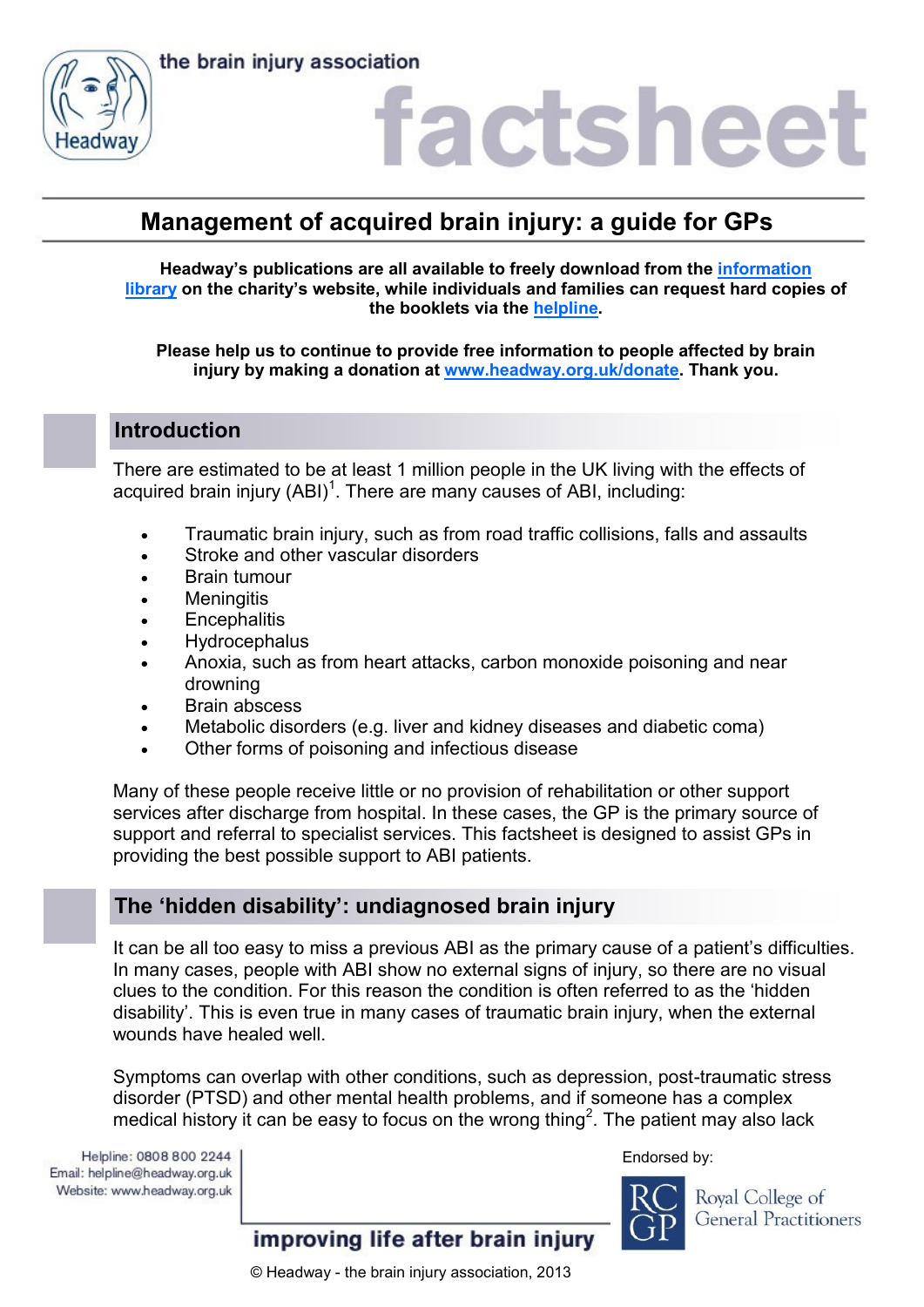



insight and awareness of their own problems and fail to report relevant information, therefore complicating matters further $2$ .

In some cases, injury to the brain may not even have been previously diagnosed. This is particularly the case after minor head injuries (see *Minor brain injury: a guide for GPs*). However, there are many other conditions where this can occur. For example, a patient may have sustained multiple injuries in a car accident and the primary diagnosis may have been something else. Also, if someone has had a cardiac arrest or carbon monoxide poisoning, the fact that their brain may have been starved of oxygen can be neglected.

Even if a CT or MRI scan has been performed and shown no injury, there may still be problems<sup>3</sup>. CT and MRI scans do not show damage at a microscopic, cellular level, and widespread disturbance of neurons can occur without being visible<sup>45</sup>. Many recent studies have shown that white matter abnormalities are associated with post-concussion symptoms after minor brain injuries. These subtle deficits are only apparent on diffusion tensor MRI scans and these are not commonly performed $6$ .

Many studies have looked at the prevalence of post-concussion symptoms after minor brain injuries and have found up to 40% of people meet diagnostic criteria for postconcussion syndrome (according to DSM-IV) as much as 12 months after injury<sup>7</sup>. Other research has observed persistent symptoms after one year in 84% of patients<sup>8</sup>. If a patient has had a head injury at any time and presents with any of the symptoms described below, it is important to refer to relevant specialists.

### **Effects of brain injury**

The effects of brain injury can range from very subtle to very severe. The fact that someone has a brain injury is often not obvious to others. Even seemingly minor problems can significantly affect people's lives and, importantly, those of their loved ones.

Effects include:

### **Physical problems:**

- 
- Epileptic seizures or absences Fatigue, often severe
- Headaches, often severe and persistent Hormonal imbalances
- 
- Nausea/ vomiting and the set of the Neuropathic pain
- 
- Continence problems **by Continuent Continuent only Diamonds** Dizziness and balance problems
	-
	-
- Loss of taste and smell **Movement and co-ordination problems** 
	-
- Sensitivity to noise **Sexual dysfunction** Sexual dysfunction

Helpline: 0808 800 2244 Email: helpline@headway.org.uk Website: www.headway.org.uk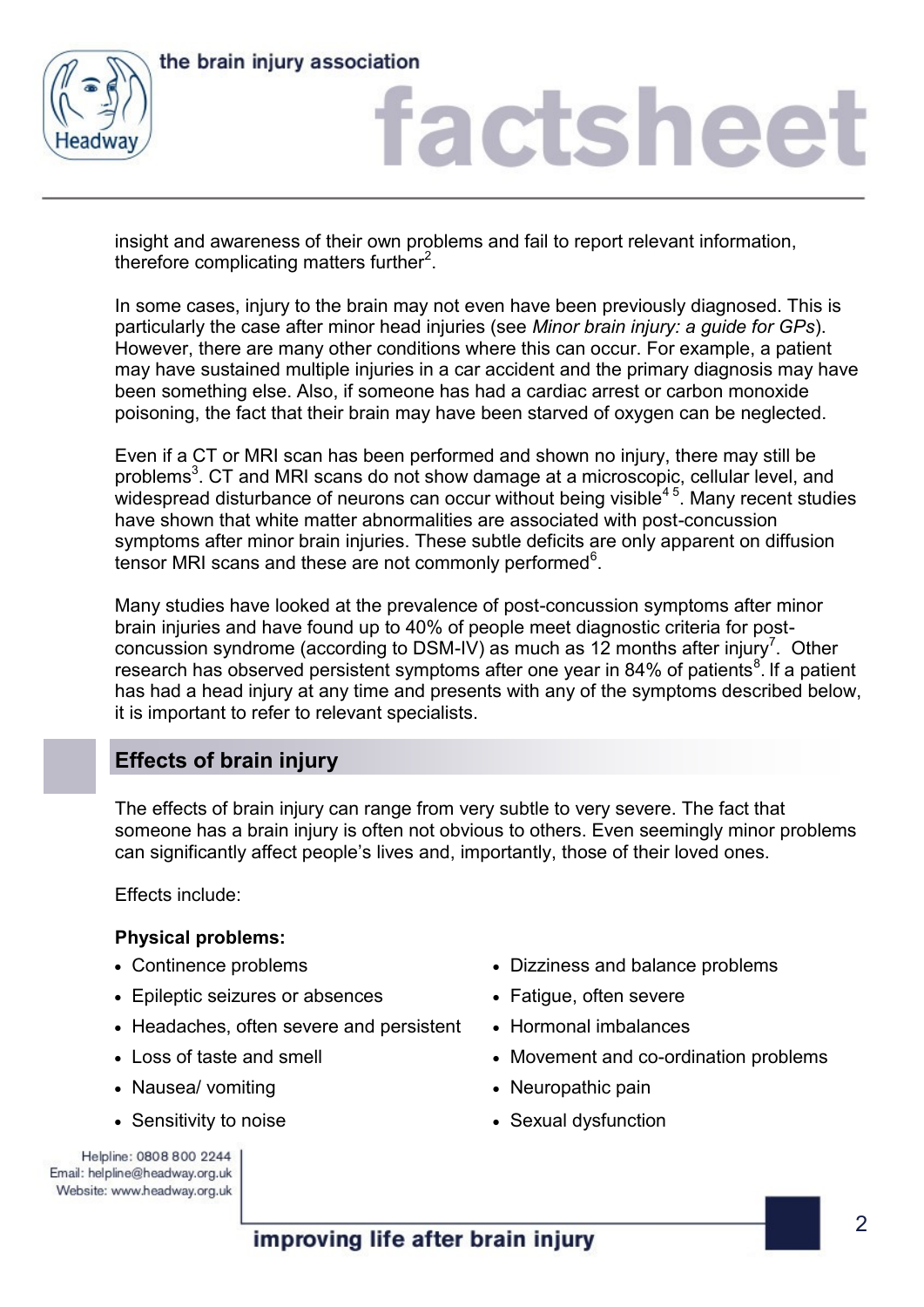### the brain injury association



# factsheet

- Sleep disturbance **Superintensity** Speech difficulties
- 
- Visual disturbances (blurred vision, sensitivity to light)

### **Emotional and behavioural problems:**

- 
- Apathy and loss of motivation Depression
- 
- 
- Personality changes **and Service Contract Contract Persons** Restlessness

### **Cognitive problems:**

- Attention and concentration problems Acquired dyslexia
- 
- Language and communication problems Memory problems
- Object recognition problems (agnosia) Problem-solving difficulties
- Face recognition problems, even family and friends (prosopagnosia)
- Perception problems (e.g. inability to perceive particular colours, sounds, shapes, movement, etc)

### **Social, personal and practical problems:**

- Difficulties performing routine domestic activities
- Employment problems, e.g. inability to carry out previous duties effectively, slowness in carrying out tasks, finding work more tiring
- Inability to cope with family demands
- Loss of driving licence
- Personal and sexual relationship problems
- Reduced independence
- Self-esteem problems
- Social interaction problems

Helpline: 0808 800 2244 Email: helpline@headway.org.uk Website: www.headway.org.uk

- 
- Tinnitus **Veakness or paralysis Weakness or paralysis**
- Anger **Angelesia Antibox Anxiety Anxiety** 
	-
- Impaired insight and empathy **•** Impulsivity and self-control problems
- Irritability **Mood swings** Mood swings
	-
	-
- Decision-making problems **Information processing difficulties** 
	-
	-
	- Planning and organisation difficulties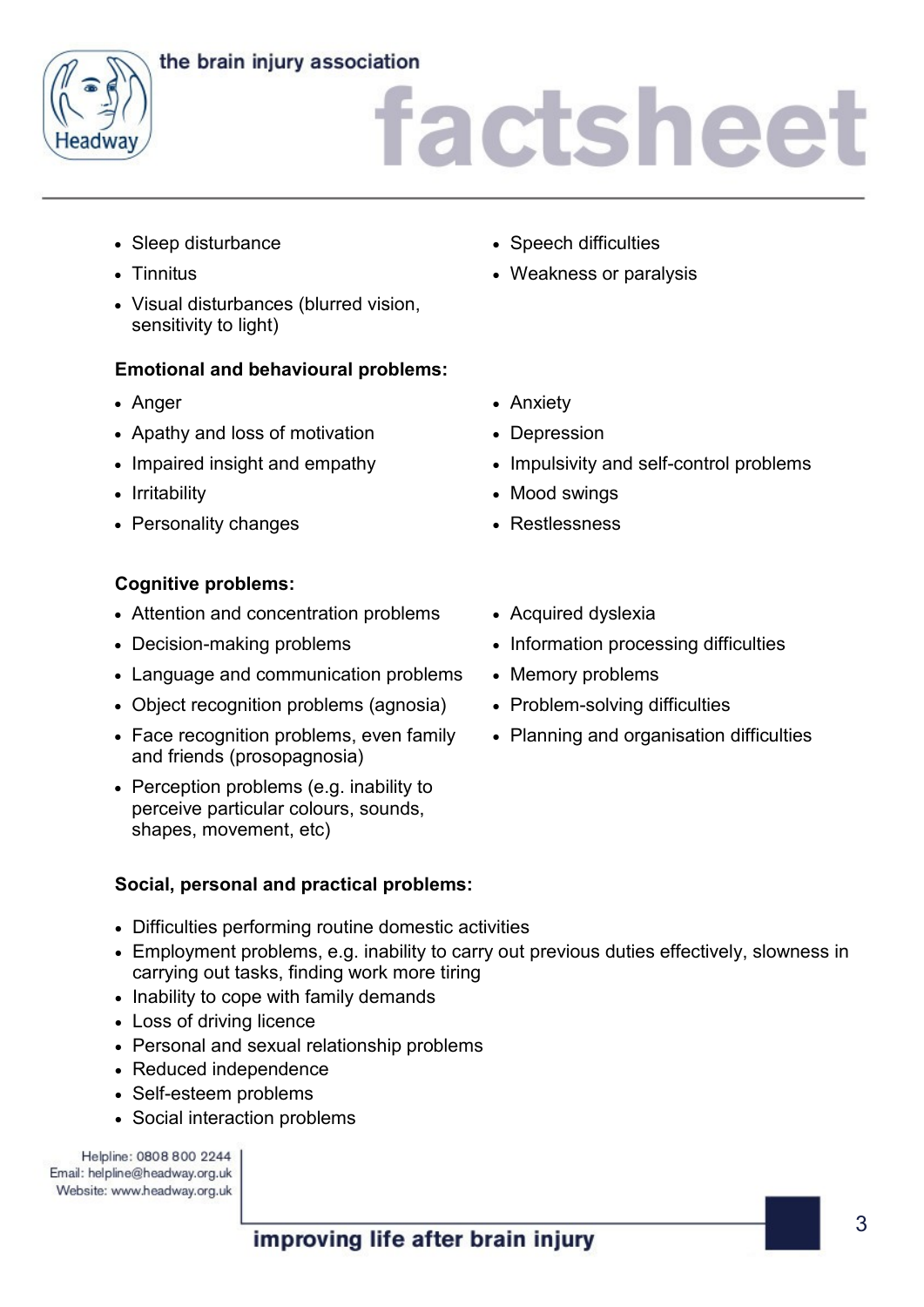



### **Brain tumours**

In most cases, when a GP is faced with a brain injured patient they aren't in life threatening danger. Usually it will be the short or long term difficulties they are having that you will need to deal with. However, sometimes a patient will present with symptoms that may indicate a brain tumour. In these cases, prompt and accurate diagnosis and referral is of life saving importance.

Estimates of actual incidence rates for brain tumours vary but there are over 20,000 admissions to hospital with primary diagnosis of brain tumour in England each year<sup>9</sup>. Brain tumours can be very difficult to identify immediately because the symptoms overlap with many other conditions. They can also present in a variety of ways depending on their location in the brain.

The most common symptoms are headaches and seizures. Although these symptoms more commonly indicate other conditions, it is important to consider tumour as a possible cause. Severe headaches, especially when not usually experienced, increasing frequency of headaches and headaches and sickness together are danger signs. Headaches indicating tumour may be worse in the morning and get better during the day.

Other symptoms suggesting tumour in different areas of the brain include the following:

- 
- 
- Fits and strange feelings, auras or déjà vu Hormonal problems
- 
- 
- 
- 
- Apathy and lethargy **Exercise 2** Changes in personality
- Dizziness **Difficulty speaking or understanding** 
	-
- Incontinence Irritability and aggression
- Loss of co-ordination **Loss** of feeling in part of the body
- Memory problems  $\bullet$  Movement problems
- Muscle weakness **Conserversity** Planning and organisation problems
- Problems with sight, hearing, taste, smell or touch

If you suspect a brain tumour then it is important to refer to a neurologist as soon as possible. You can find excellent further information on brain tumours at [www.cancerresearchuk.org](http://www.cancerresearchuk.org) and [www.thebraintumourcharity.org.](http://thebraintumourcharity.org) A diagnostic aid for GPs is available at [www.gpnotebook.co.uk.](http://www.gpnotebook.co.uk/homepage.cfm) *Oxford Handbook of Neurology* is also an excellent guide to identifying and treating brain tumours and other neurological conditions and can be purchased from the Headway Amazon shop at [www.headway.org.uk/headway-amazon](https://www.headway.org.uk/headway-amazon-shop.aspx) [-shop.aspx.](https://www.headway.org.uk/headway-amazon-shop.aspx)

Helpline: 0808 800 2244 Email: helpline@headway.org.uk Website: www.headway.org.uk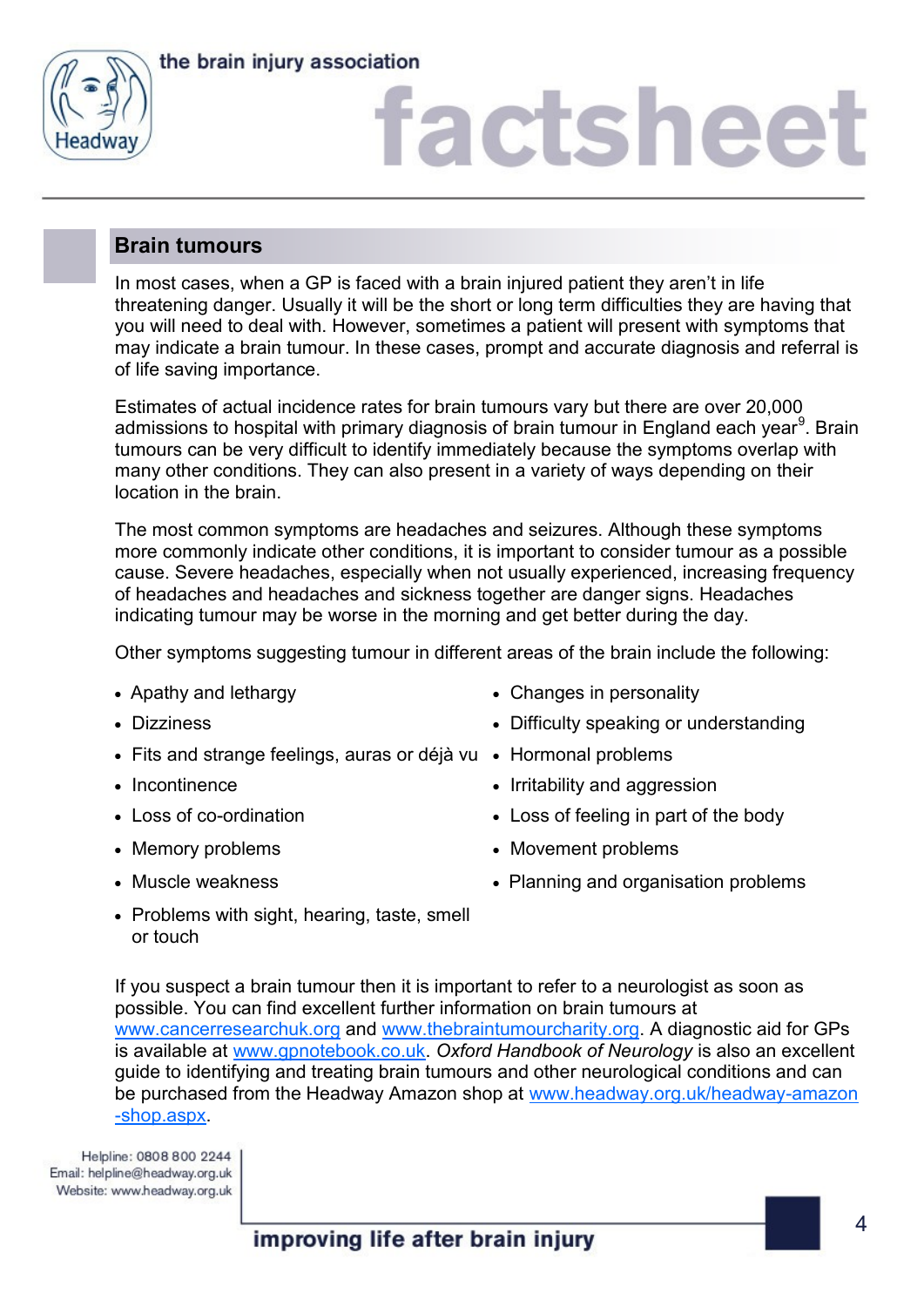



# factshee<sup>®</sup>

### **Referral guide**

If the patient has a previous diagnosis of a traumatic brain injury, or another diagnosis indicating a brain injury, such as stroke, brain tumour, meningitis, etc, then you could contact their neurologist, or previous consultant, and discuss the situation. The patient may benefit from a regular review of their case and the consultant may be able to refer to rehabilitation services you can't.

If you suspect a patient has a previously undiagnosed brain injury, a referral should be made to a specialist. This could be any of the following, depending on the nature of the problems and service provision in your area:

#### **Neurologists and neurosurgeons:**

For any neurological deficits, whether physical, cognitive, emotional or behavioural. Often the best first option for assessment and further referral to other professionals or for brain scans

#### **Neurophysiologists:**

For assessment and diagnosis of epilepsy and other disorders of nerve function

#### **Neuropsychologists and neuropsychiatrists:**

For cognitive, emotional and behavioural problems and their impact on the patient and their family

#### **Rehabilitation medicine consultants:**

For any rehabilitation input and advice

Provision of neuropsychology and neuropsychiatry is limited in many regions so you will need to investigate referral options. Such services may only be available on the NHS if the patient is first referred to a neurologist. If no NHS referrals are available then it may be necessary to look into a private appointment. A directory of chartered psychologists in private practice is available on the British Psychological Society website, [www.bps.org.uk.](http://www.bps.org.uk) 

Other rehabilitation professionals can help people to overcome their everyday problems. Services you should consider referring to include:

- Cognitive behavioural therapists
- Community brain injury services
- Counsellors and therapists
- Neurophysiotherapists
- Occupational therapists
- **Physiotherapists**
- Social workers
- Speech and language therapists

Helpline: 0808 800 2244 Email: helpline@headway.org.uk Website: www.headway.org.uk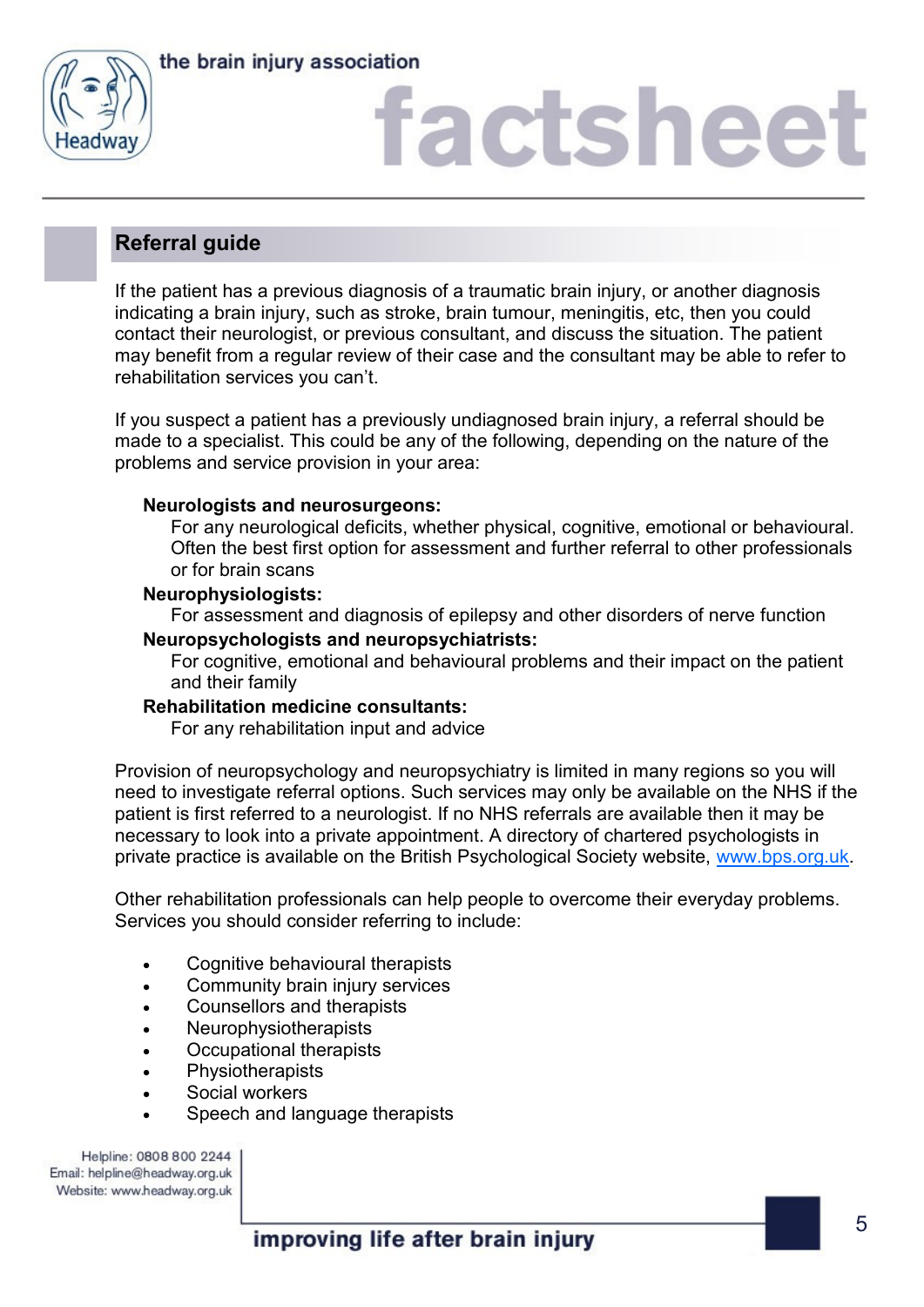



Rehabilitation may involve developing strategies to help compensate for memory, attention, fatigue and concentration problems, advice about adapting a person's employment situation so that they can continue to work, or help in boosting confidence and regaining self-esteem. If the above services are not available on the NHS then chartered professionals in private practice may be available. Addresses of online directories are provided at the end of this factsheet.

It is important, where possible, to access professionals with specialist expertise in acquired brain injury. However, if such specialist services are unavailable then any support is better than nothing. For example, counselling and psychological therapy through Improved Access to Psychological Therapy (IAPT) services could be extremely beneficial. Cognitive behavioural therapy is widely available through IAPT services and this approach is highly favoured for the treatment of behavioural problems after brain injury. Additionally, some local memory clinics may have brain injury specialists who can assess memory problems and provide memory aids and strategies.

It is important to remember that, even if a patient has been living in the community for some time, it isn't too late for referral to long-term inpatient rehabilitation or residential care. If a patient would benefit from intensive support or their family cannot cope with looking after them full-time, then you might want to consider appropriate inpatient units. The long-term well-being of both patient and family are the primary concerns when making this decision.

For patients with epilepsy the following professionals specialise in diagnosis, treatment and management:

- Epilepsy nurse specialists
- Epileptologists
- **Neurologists**
- Neurophysiologists

On some other occasions you may need to consider referral to the following specialists:

#### **Continence advisors:**

For any continence issues

#### **Endocrinologists or neuroendocrinologists:**

For hormonal imbalances related to the endocrine system, for example, hypopituitarism caused by damage to the pituitary gland. There is a large body of evidence that hormonal dysfunction is underdiagnosed after traumatic brain injury and also occur due to tumours, strokes and other conditions affecting the pituitary gland and hypothalamus (see [https://www.headway.org.uk/brain-injury-research](https://www.headway.org.uk/brain-injury-research-into-neuroendocrine-dysfunction.aspx)[into-neuroendocrine-dysfunction.aspx\)](https://www.headway.org.uk/brain-injury-research-into-neuroendocrine-dysfunction.aspx)

Helpline: 0808 800 2244 Email: helpline@headway.org.uk Website: www.headway.org.uk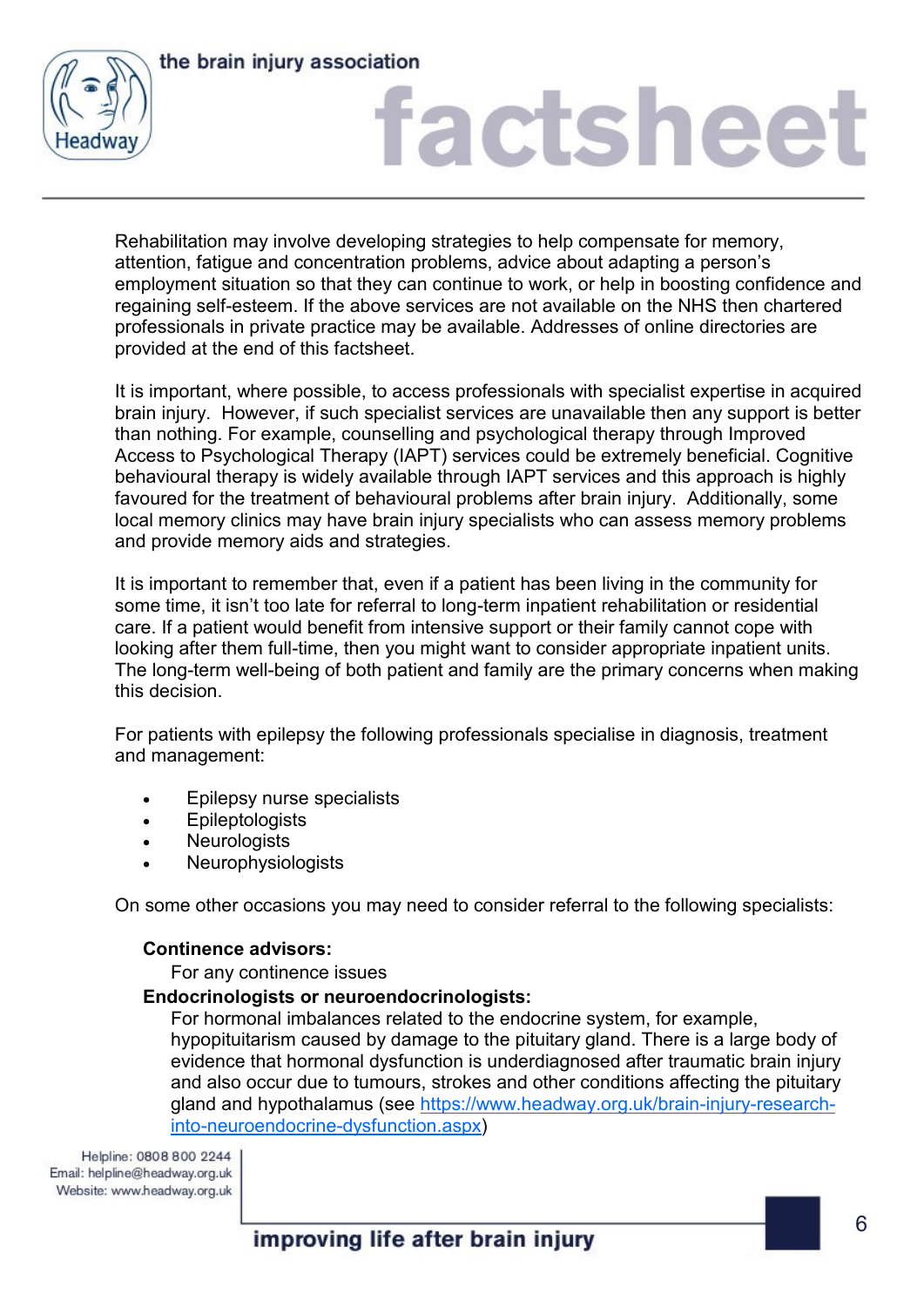



### **Opthalmologists or neuro-opthalmologists:**

For eye conditions caused by injury to the brain and central nervous system

Dizziness and balance problems are often related to the vestibular system. If you suspect this is the case then you could consider referral to a local balance clinic if available. Other referral options include:

- **Audiologists**
- Audiovestibular specialists
- Ear, nose and throat surgeons
- Neurophysiotherapists
- Otologists and neuro-otologists
- **Physiotherapists**

### **Family support**

Families of people with a brain injury may also need advice and support. The brain injury impacts greatly upon the lives of family members, and it is easy for their own needs and difficulties to be overlooked. Rehabilitation professionals will often work with family members as well in order to help them to cope with the situation.

### **Driving after brain injury**

All drivers are required by law to report any condition that may affect their ability to drive to the DVLA. Failure to do so can result in a £1,000 fine, invalidate their insurance and lead to possible prosecution if the person is involved in an accident. GPs have a vital role to play in ensuring that patients adhere to these rules<sup>10</sup>. If you have any reason at all to suspect that the injury will affect a patient's ability to drive you should tell them this and provide the number for the DVLA Drivers Medical Group. Headway published a booklet called *Driving after brain injury* which you and the patient should find helpful.

### **Ongoing support**

The effects of brain injury impact on social, work and family life and problems are likely to manifest themselves in different ways as a patient's life progresses. It is important for the GP to provide ongoing support and referrals<sup>9</sup>. Even just providing information and a listening ear can have a significant effect on a patient's wellbeing after brain injury.

It is also important to be aware that patients may not always find the problems easy to talk about, especially if there are sexual and relationship difficulties. It may be appropriate to ask if there are any general issues in this area, even if the patient hasn't mentioned them.

Helpline: 0808 800 2244 Email: helpline@headway.org.uk Website: www.headway.org.uk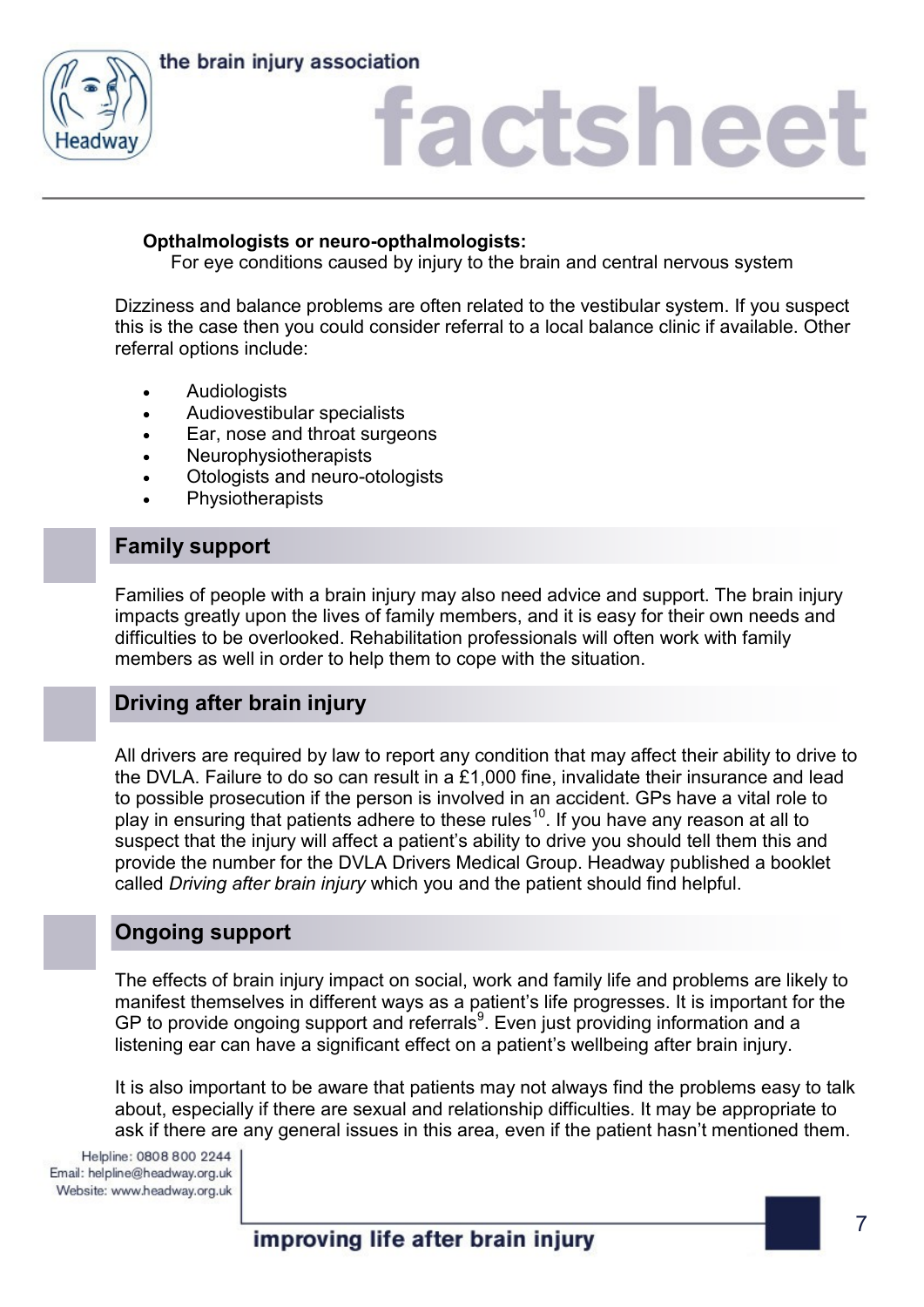



# factshee<sup>®</sup>

### **Headway services**

Headway has a network of over 100 Groups and Branches throughout the UK. A wide range of services are available including rehabilitation programmes, family support, social re-integration, community outreach and respite care. Many Groups and Branches provide services for people with minor injuries and often have connections with rehabilitation professionals and counsellors who provide in-house therapy. Services vary depending on the region and you can find contact details of your local Group or Branch at **www.headway.org.uk/in-your-area.aspx**.

The Headway nurse-led helpline provides information, advises on sources of support and offers a listening ear to anyone affected by brain injury. You can contact the helpline yourself or refer patients to the service. Contact us on **0808 800 2244** or **helpline@headway.org.uk**.

### **Final word – other things you can do**

2013 is a time of enormous changes in the health and social care system. The advent of clinical commissioning groups in England has placed greater pressures and responsibilities on GPs, while changes to the GP contracts in England sees general practice facing new targets and additional workloads. Headway is greatly aware that GPs have to consider every injury, disease and health condition and have limited resources to focus on brain injuries.

We hope that the information in this factsheet can help you to identify and refer patients with greater efficiency and that you can use the available resources to provide the best care available for patients. We also hope that GPs with commissioning powers can start to make these resources more readily available as widely as possible.

There are steps that you can take to improve the situation. The United Kingdom Acquired Brain Injury Forum (UKABIF) makes the following suggestions for healthcare professionals in their 2012 acquired brain injury manifesto<sup>1</sup>:

- Ensure that your clinical commissioning group has a named neurological lead; if not request one
- Review the information and support available for people with an ABI in your area

The national Headway organisation and our local Groups and Branches are here to help. Please visit the GP information section of the Headway website for a range of resources, including Headway publications, academic references, assessment tools, clinical guidelines and useful links. These include the Rivermead Post-Concussion Symptoms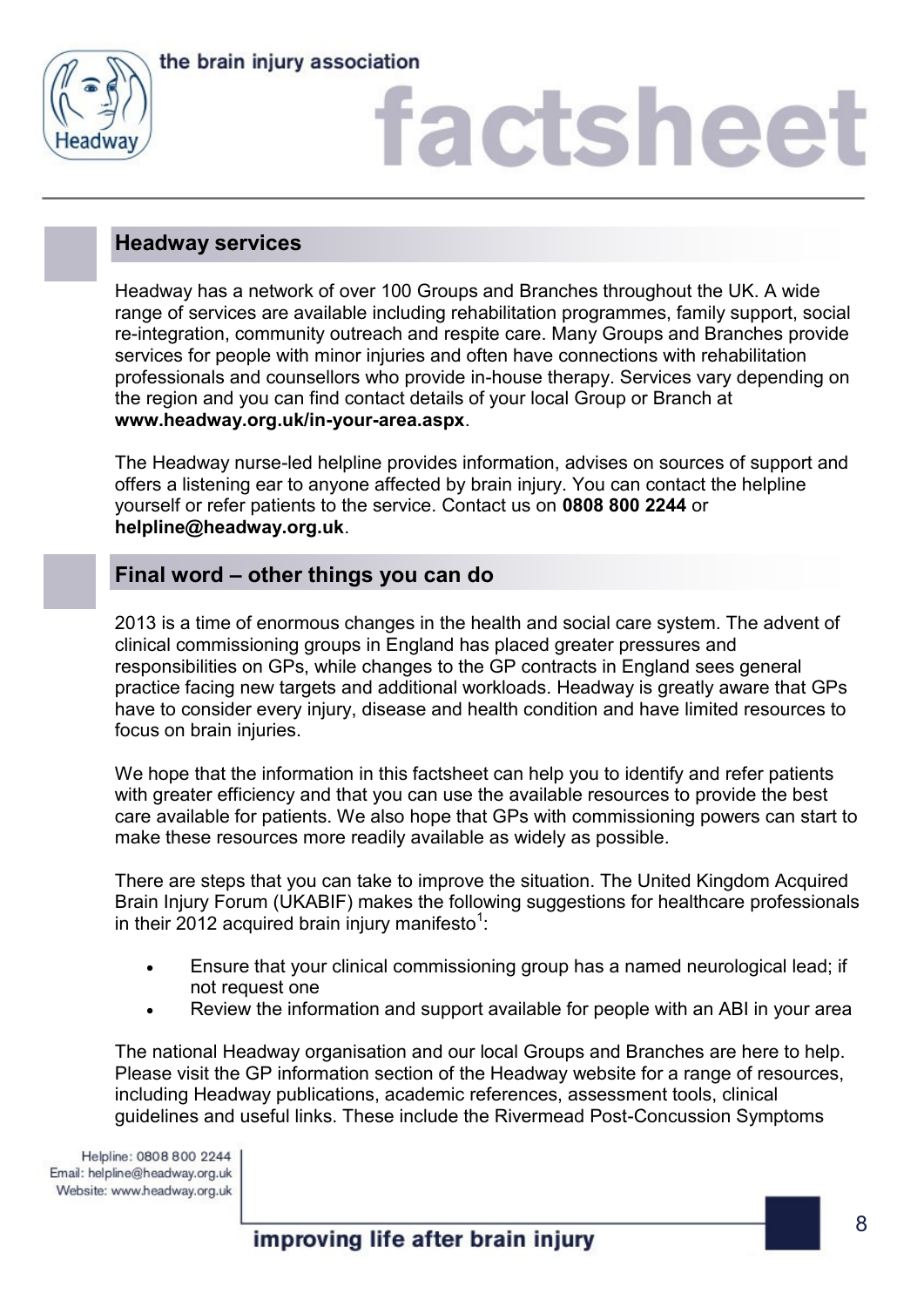



Questionnaire (RPCQ), a valid and reliable measure of post-concussion symptoms, and the Sport Concussion Assessment Tool 3 (SCAT 3). The measures can be administered by GPs in order to give you a firm idea of a patient's problems.

Go to [www.headway.org.uk/gp.aspx.](http://www.headway.org.uk/gp.aspx) 

### **Clinical guidelines**

Several UK clinical guidelines have been produced to outline the ideal standards required for the assessment, treatment and rehabilitation of people after brain injury. These emphasise the need for timely, specialist rehabilitation and support and the role of GPs in facilitating this.

The following are freely available online:

British Society of Rehabilitation Medicine. *BSRM Standards for Rehabilitation Services, Mapped on to the National Service Framework for Long-Term Conditions*. BSRM, London 2009. Available from [www.bsrm.co.uk/ClinicalGuidance/ClinicalGuidance.htm.](http://www.bsrm.co.uk/ClinicalGuidance/ClinicalGuidance.htm)

National Institute for Health and Care Excellence (NICE). *Head Injury: Triage, assessment, investigation and early management of head injury in infants, children and adults*. National Collaborating Centre for Acute Care: 2007. Available from [http://guidance.nice.org.uk/](http://guidance.nice.org.uk/CG56) [CG56.](http://guidance.nice.org.uk/CG56)

Royal College of Physicians and British Society of Rehabilitation Medicine. *Rehabilitation following acquired brain injury: national clinical guidelines* (Turner-Stokes, L, ed). London: RCP, BSRM, 2003. Available from [http://bookshop.rcplondon.ac.uk/details.aspx?e=14.](http://bookshop.rcplondon.ac.uk/details.aspx?e=14)

Scottish Intercollegiate Guidelines Network (SIGN). Brain *injury rehabilitation in adults*. Edinburgh: SIGN; 2013. (SIGN publication no. 130). [March 2013]. Available from: [http://](http://www.sign.ac.uk) www.sign.ac.uk

Helpline: 0808 800 2244 Email: helpline@headway.org.uk Website: www.headway.org.uk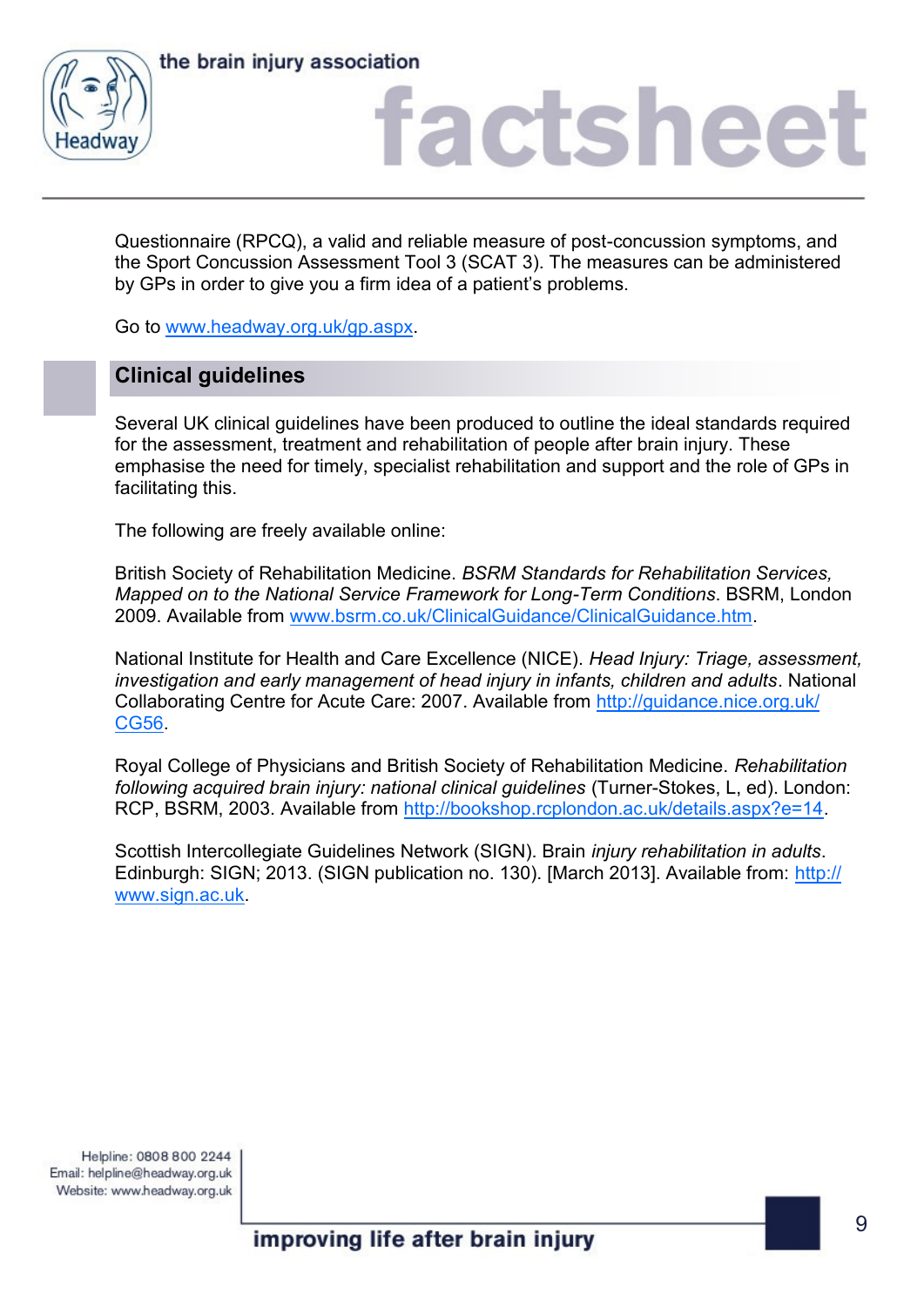



### actshee

### **Online directories**

**Association of Speech and Language Therapists in Independent Practice** [www.helpwithtalking.com](http://www.helpwithtalking.com)

**Brain Nav – The National Brain Injury Service Directory** [www.brainnav.info](http://www.brainnav.info)

**British Association of Behavioural and Cognitive Psychotherapies (BABCP)** [www.babcp.com](http://www.babcp.com)

**British Association of Brain Injury Case Managers (BABICM)** [www.babicm.org](http://www.babicm.org)

**British Association for Counselling and Psychotherapy (BACP)** [www.bacp.co.uk](http://www.bacp.co.uk)

**British Psychological Society (BPS)** [www.bps.org.uk](http://www.bps.org.uk)

**Chartered Society of Physiotherapy** [www.csp.org.uk](http://www.csp.org.uk)

**College of Occupational Therapists Specialist Section – Independent Practice** [www.cotss-ip.org.uk](http://www.cotss-ip.org.uk)

**College of Sexual and Relationship Therapy (COSRT)** [www.cosrt.org.uk](http://www.cosrt.org.uk)

**Physio First** [www.physiofirst.org.uk](http://www.physiofirst.org.uk)

**Relate – the relationship people** [www.relate.org.uk](http://www.relate.org.uk)

**Royal College of Speech and Language Therapists (RCSLT)** [www.rcslt.org](http://www.rcslt.org)